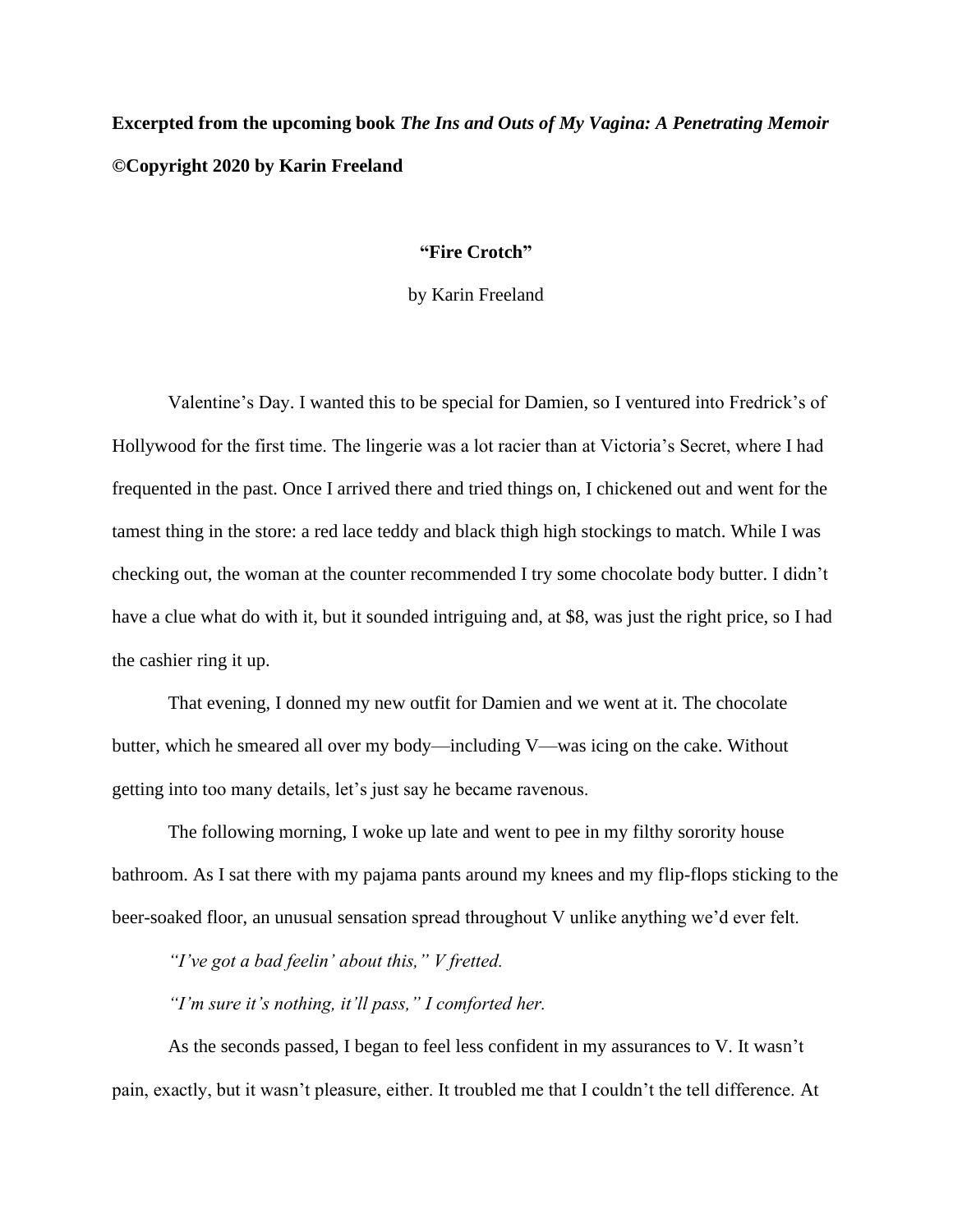best, it could only be described as feeling like something burnt. Yet, I felt like I might climax at the same time (even though I hadn't experienced the Big O).

I checked my watch: 12:28 PM. Thirty-two minutes until my Ballet class. I didn't have nearly enough time for a visit to the Infirmary and get my issue checked out.

*Fine. I'll deal with it later. How bad can it be?*

*"That's easy for you to say!" V blurted.*

I had just enough time to freshen myself up in my bedroom. I undressed and slipped on my leotard and tights. I moved to the mirror to wrap my hair in a bun when I was overcome by another uncontrollable urge to pee.

*Huh. I just went!* 

*"You better get our butt back over there," V warned.* 

I raced to the bathroom, plunked myself down, and…out came a spittle.

"*Sorry about that," V apologized. "I don't know what's going on around here. Maybe your lover-boy gave us a surprise gift—one that keeps giving."*

*Oh no, an STD? That bastard! I swear, I'll kill him. He probably got it from that girl he hooked up with while I was in Australia—whore! What do I do now?*

I remained determined to get to my class on time. I finished up in the bathroom and returned to my room, where I grabbed my purse and a bag of chips to eat on the way. Oddly, I didn't want to tell anyone about what I was experiencing. Even though I lived in a house full of women, I was too embarrassed to tell them what was happening to me.

I made it to Ballet in the nick of time. I threw my bag in a cubby and ran to find an open spot at the barre. I took a deep breath, hoping I could get through class without the problem becoming exacerbated. We began with a routine of plies and grand plies.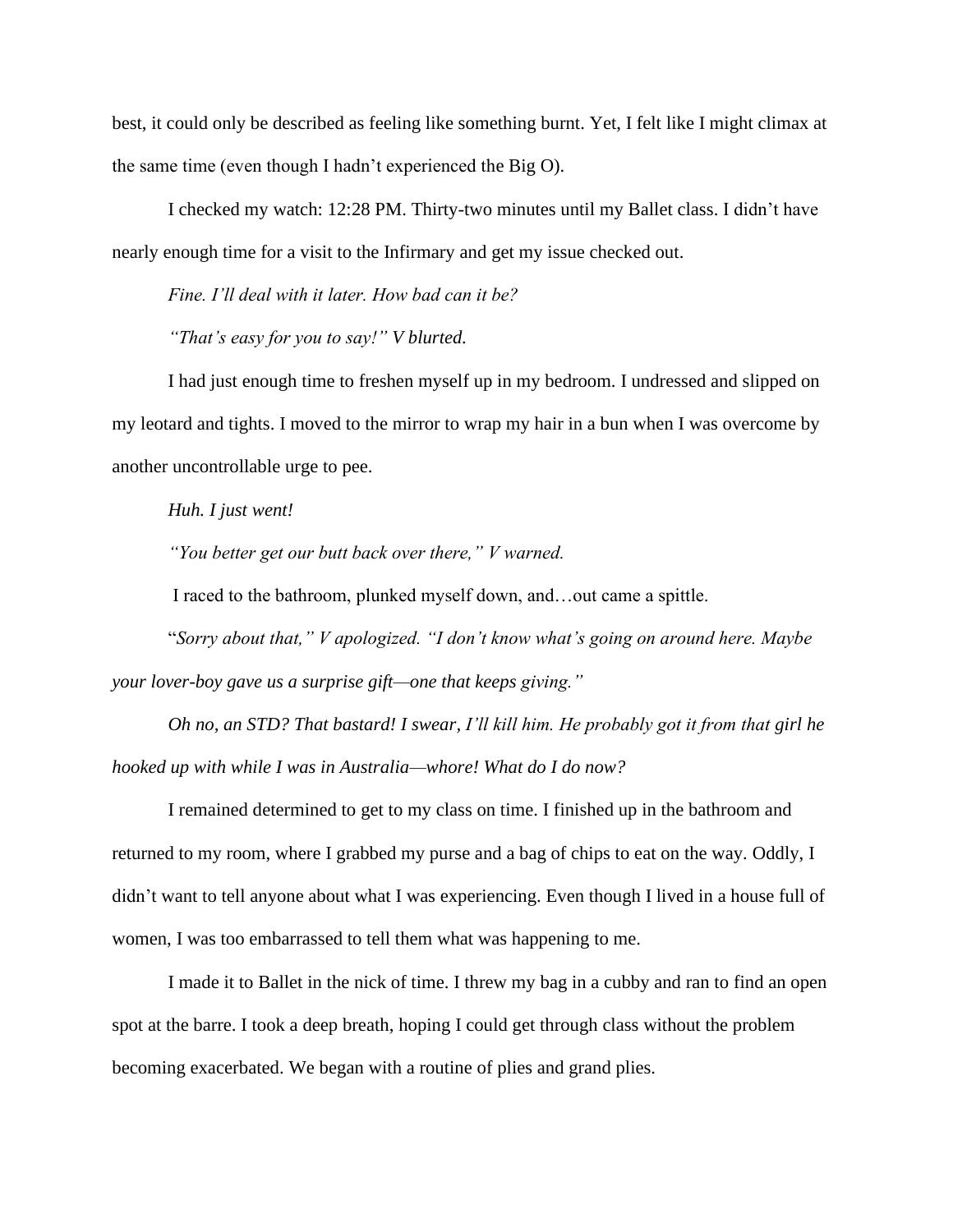## *Perfect: five minutes down, fifty-five to go.*

Next up, tendus—a leg stretching exercise. I made it through the right side and then swirled around and did the same thing for the left. By the time we started on grand battements think high kicks—things took a turn for the worse. The urge to pee came back with vengeance. This didn't make any sense; I hadn't had a thing to drink since leaving the sorority house.

*I don't have to pee, I don't have to pee, I don't have to pee.*

I swung my right leg straight up in front of me and quickly pulled it back in. In doing so, I thought I felt a squirt of pee release.

*One more movement and there is going to be a puddle on this dance floor.* 

It would be an understatement to say I was in a panic. This felt like life and death. I

decided to do "smaller" grand battements with my legs squeezed together as much as possible.

*It's working—no one noticed!* 

Unfortunately, I wasn't quite as successful cheating the movement when my leg went to the back—especially since this had become my specialty.

"Higher, Karin! You're slacking off!" the teacher berated me.

*Busted!* I had no option except to kick higher on the next attempt. Despite an effort to tilt my back forward to prevent my legs from spreading too wide, I couldn't tighten my muscles enough to keep V closed.

Meanwhile, my teacher—who looked like Fabio from the "I can't believe it's not butter!" commercials—floated across the floor toward me, his long hair wafting behind him. Suddenly, he was right beside me, holding his hand in the air at the spot he expected me to kick. I had no choice except to kick his hand and pray that a geyser didn't shoot out of V onto him.